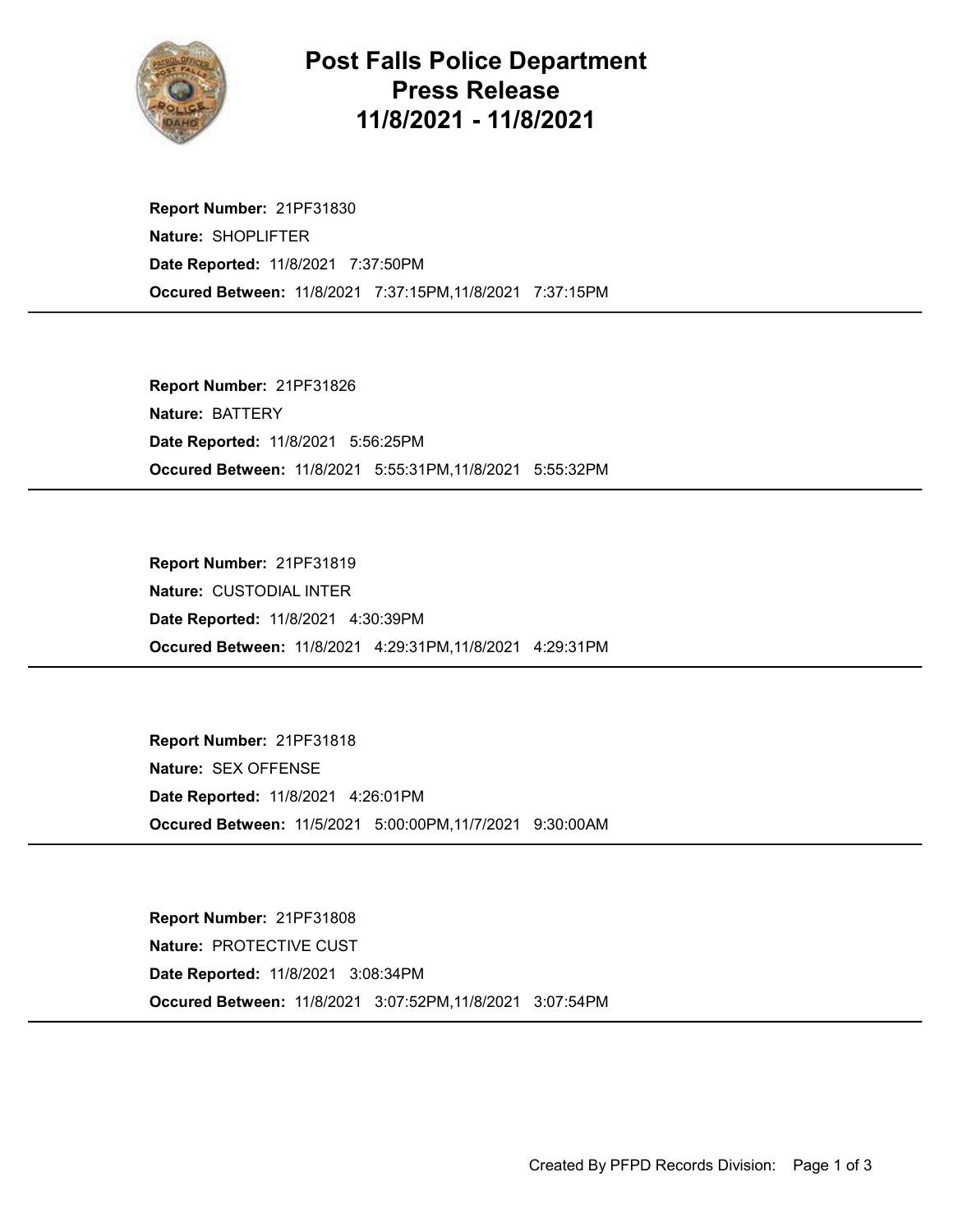Occured Between: 11/8/2021 1:10:19PM,11/8/2021 1:10:19PM Report Number: 21PF31796 Nature: ABANDONED VEHIC Date Reported: 11/8/2021 1:11:45PM

Occured Between: 11/8/2021 1:10:15PM,11/8/2021 1:10:18PM Report Number: 21PF31795 Nature: PROTECTIVE CUST Date Reported: 11/8/2021 1:11:08PM

Occured Between: 11/8/2021 12:58:07PM,11/8/2021 12:58:07PM Report Number: 21PF31793 Nature: AGENCY ASSIST Date Reported: 11/8/2021 1:04:14PM

Occured Between: 11/8/2021 10:58:32AM,11/8/2021 10:58:32AM Report Number: 21PF31773 Nature: ABANDONED VEHIC Date Reported: 11/8/2021 11:00:48AM

Occured Between: 11/8/2021 9:57:17AM,11/8/2021 9:57:17AM Report Number: 21PF31766 Nature: DOMESTIC DISPUT Date Reported: 11/8/2021 9:59:40AM

Occured Between: 11/8/2021 9:46:00AM,11/8/2021 9:46:00AM Report Number: 21PF31762 Nature: INFORMATION Date Reported: 11/8/2021 9:48:21AM